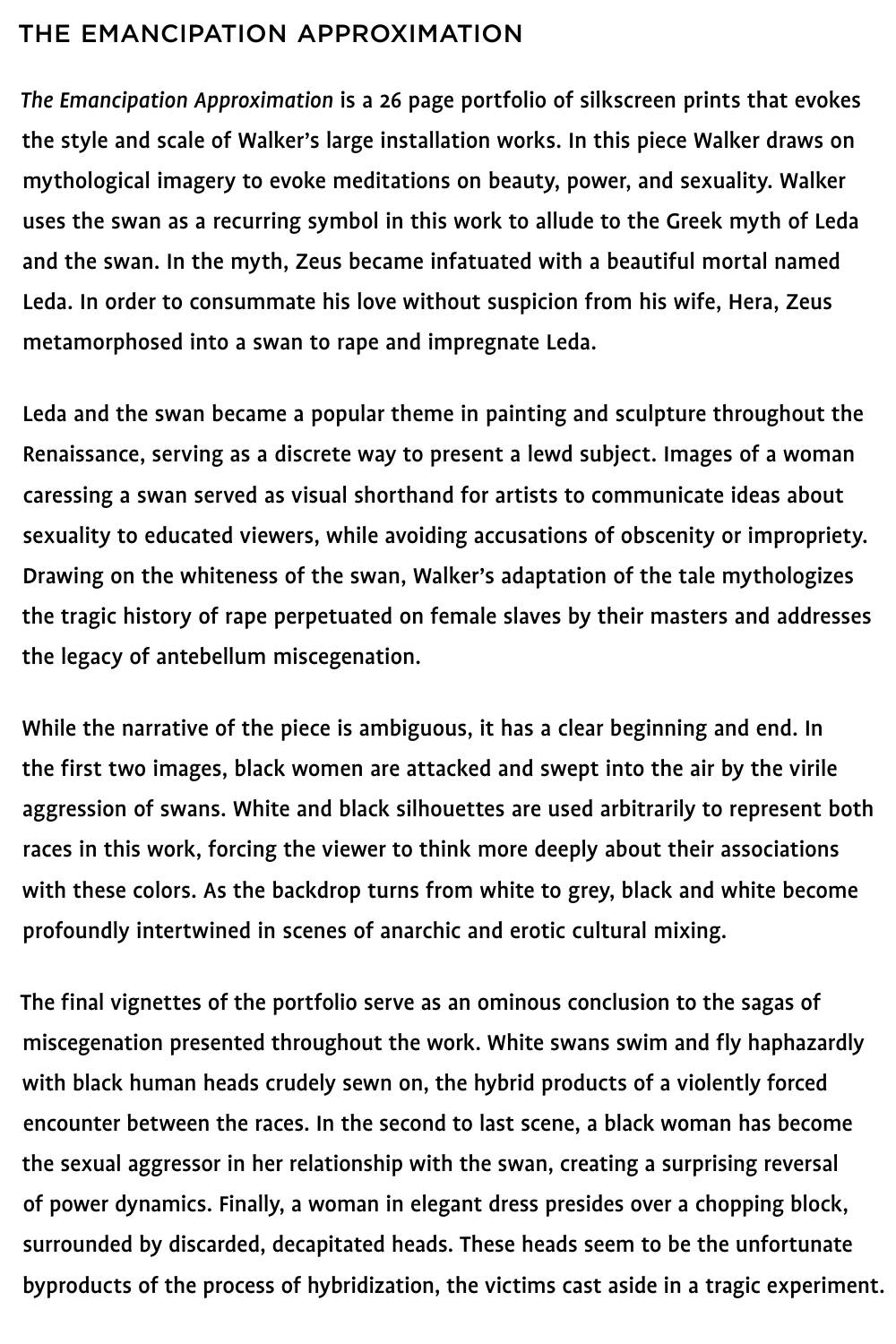*I* often compare my method of working to that of a well-meaning freed woman

in a Northern state who is attempting to delineate the horrors of Southern

*Slavery with next to no resources other than some paper and a pen knife and some people she'd like to kill.*

— Kara Walker

Kara Walker was born in Stockton, California, and grew up in Atlanta, Georgia. After

graduating from the Atlanta College of Art in 1991, she earned her MFA from the Rhode

Island School of Design in 1994. The same year she finished graduate school, she

exploded onto the contemporary art world with her first major installation.

In interviews and public talks, Walker frames her adolescence and artistic

development as a metaphorical slave narrative. Alluding to the literary memoirs of

former slaves like Harriet Jacobs or Frederick Douglass, her narrative begins with the

loss of childhood innocence, when she was taken from the relative racial freedom of

northern California to the segregated world of suburban Atlanta. For Walker, the move to Atlanta was a brutal awakening to the relevance of racial history and the legacy of slavery; she calls this transition "the culture shock that defines my life."

Following her time in the South, Walker describes gaining her artistic freedom as

"escaping North" to graduate school in Providence, Rhode Island. Her academic

experience allowed Walker the distance and freedom to begin to articulate and probe

the complex ways in which the heritage of racial strife affected her identity and

relationship to others. Appearing frequently as a character in her artwork, Walker

mines and exaggerates the darkest parts of her unconscious to evoke the subtle and

insidious ways racism is rooted in American culture.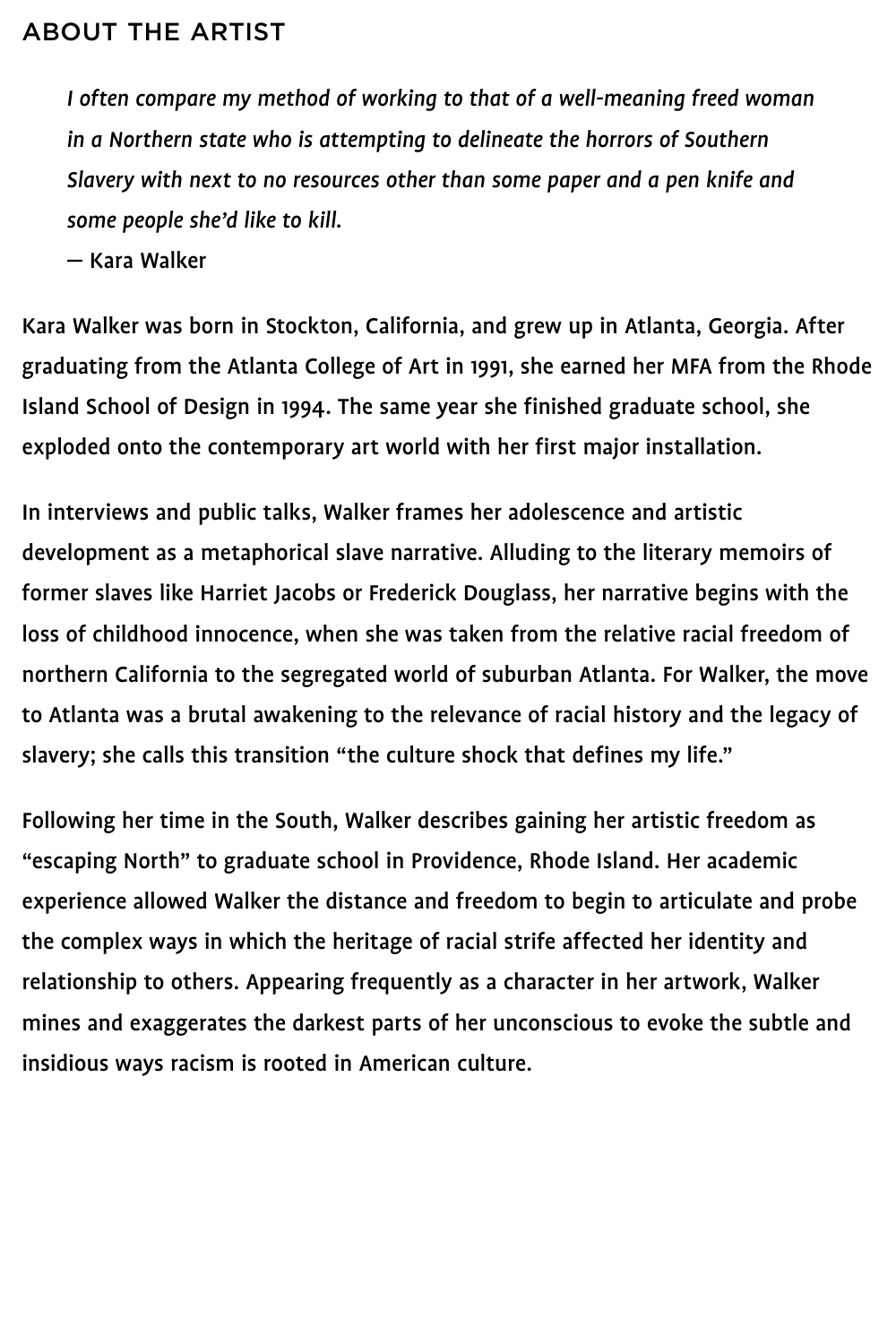## SILHOUETTES & STEREOTYPES

In Walker's work, the blackness of the silhouettes, perhaps their simplest quality,

creates a complex examination of racial representation. Silhouettes appear to

depict people realistically by showing only the outline of their form. In this way,

the silhouette is like a racial stereotype, which is formed exclusively by surface

appearance yet contains no true internal content.

All the characters in Walker's scenes are rendered in black, so the only clues she

provides for determining racial identity are often crude cultural symbols of race.

Some of these, like exaggerated lips, are derived from the realm of racist caricature

and reference a variety of sources, from early films and minstrel shows to cartoons and the racist kitsch material termed "Black Memorabilia." As you look at Walker's work and interpret its visual narrative, you may discover knowledge of racist stereotypes you weren't aware you had. We encounter these images in advertising,

television, and even food packaging so frequently that we unconsciously absorb their

messages about Black identity. By using black silhouettes to represent multiple skin

colors, Walker forces us to confront the internalized or culturally enforced stereotypes

that mold our understanding of Blackness.

By removing any obvious indication of skin color, Walker leaves the racial identity of her characters open-ended. However, our ability to identify Walker's characters as White or Black, regardless of their color, draws attention to the enduring presence of racial stereotypes in contemporary culture. As a social and political phenomenon, the idea of race encompasses much more than the color of one's skin. For Walker, racial identity is not a natural or biological given; rather, it is defined through the

matrix of popular imagery. Walker's artwork explores the frightening idea that our

understanding of race and identity is based on pictures instead of real people.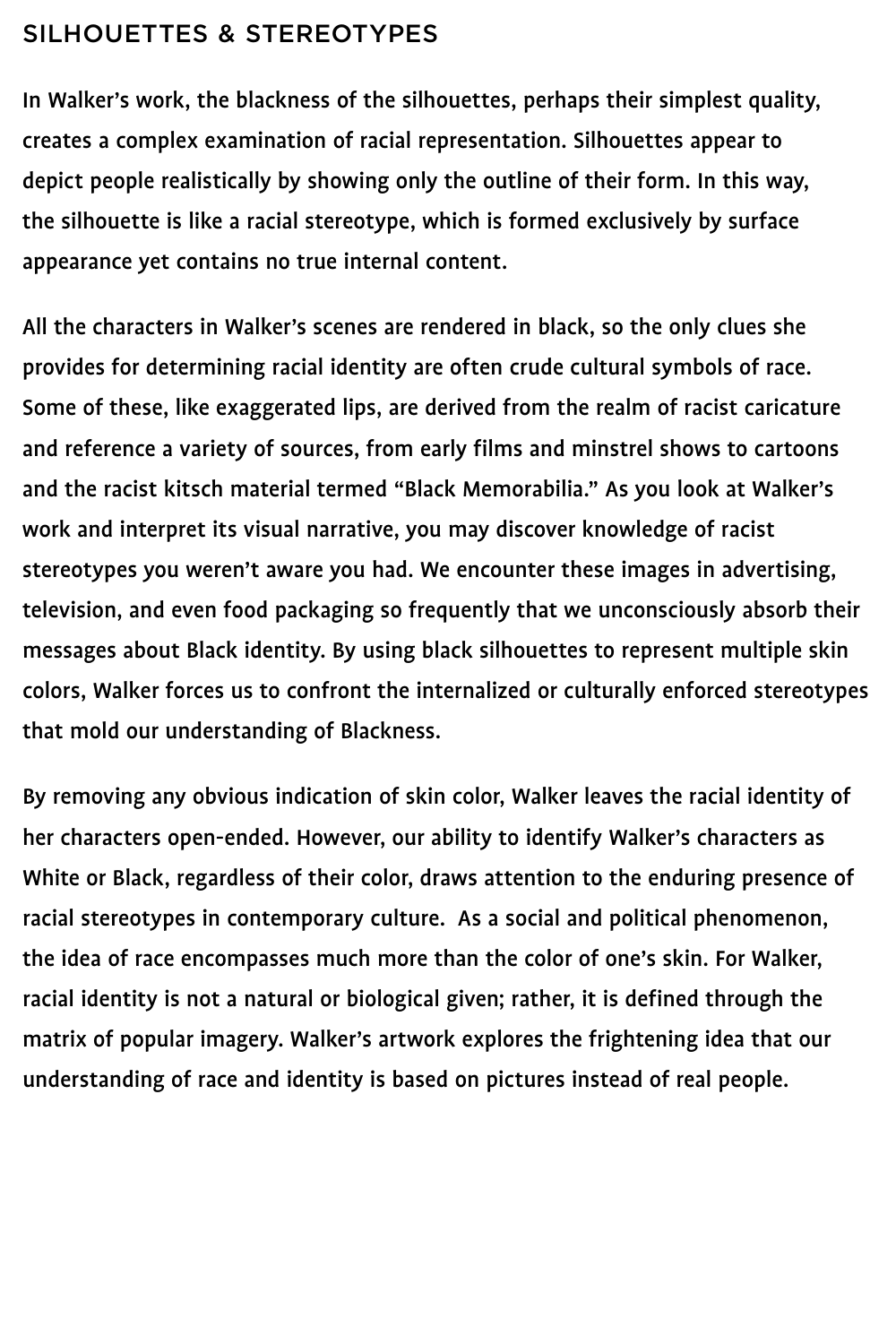# Harper's Pictorial History of the Civil War (ANNOTATED)

For these prints, Walker began by enlarging woodcut print illustrations from *Harper's Pictorial History of the Civil War*, first published in 1866. The original *Harper's Pictorial History* was widely circulated in the years following the Civil War as the definitive anthology of military, political, and social information about the war.

In his preface to the book, editor Alfred Guernsey claimed to "narrate events just as

they occurred" and presented detailed descriptions of a diverse range of elements of the period, from acts of legislation and political debates to battles and tactical maneuvers. Conspicuously lacking in the original *Harper's* is any serious investigation of the violence and oppression inflicted on African Americans during this period.

According to Walker, "These prints are the landscapes that I imagine exist in the back of my austere wall pieces." In other words, the historical records of the Civil War form the implied background for all Walker's images of chaos and racial strife. Yet, she does

not leave *Harper's* authoritative illustrations untouched. Walker imposes silkscreened

silhouettes in a range of melodramatic, dismembered, and grotesque configurations on

top of the original landscapes and battle scenes. Walker's "annotations" highlight the

limited scope of the history *Harper's* presents.